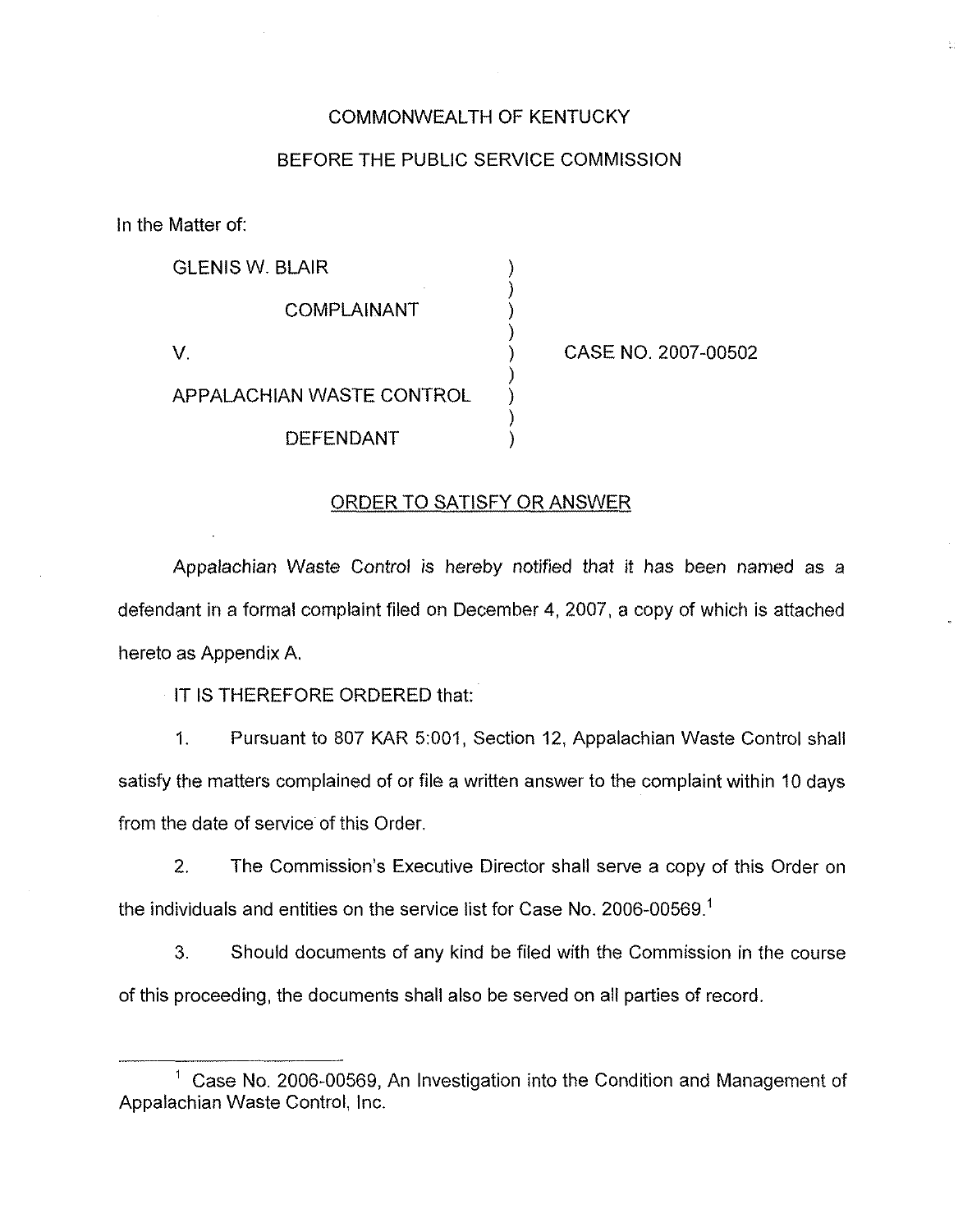Done at Frankfort, Kentucky, this 14th day of January, 2008.

By the Commission

 $\mathcal{V}_\mathrm{c}$ 

ATTEST:

Deputy Executive Director

Case No. 2007-00502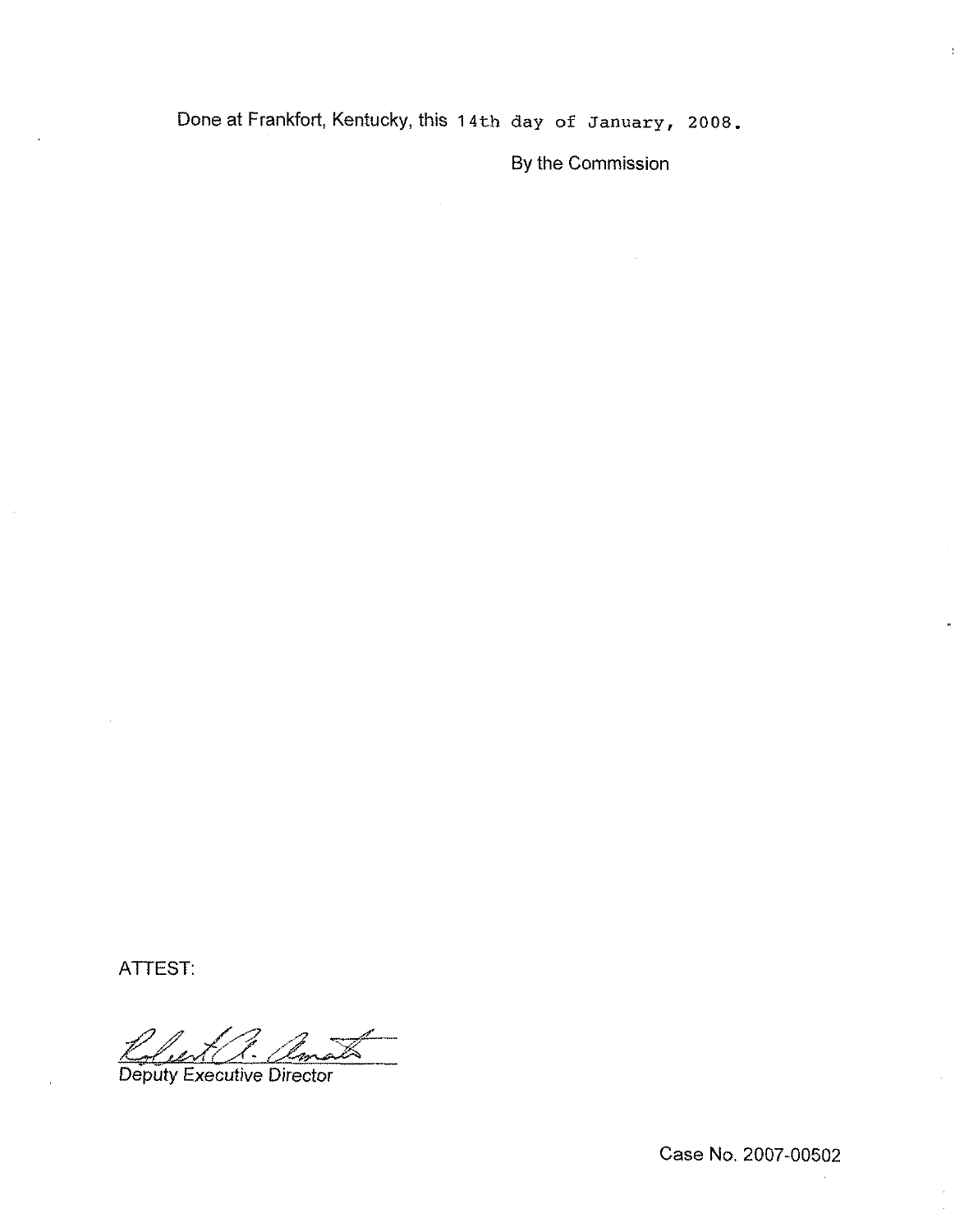## APPENDIX A

 $\mathbb{R}^2$ 

 $\mathcal{L}(\mathcal{A})$  and  $\mathcal{L}(\mathcal{A})$  and  $\mathcal{L}(\mathcal{A})$ 

 $\Delta \sim 10^4$ 

# APPENDIX TO AN ORDER OF THE KENTUCKY PUBLIC SERVICE COMMISSION IN CASE NO. 2007-00502 DATED JANUARY 14, 2008

 $\sim$ 

 $\mathcal{V}_{\alpha}$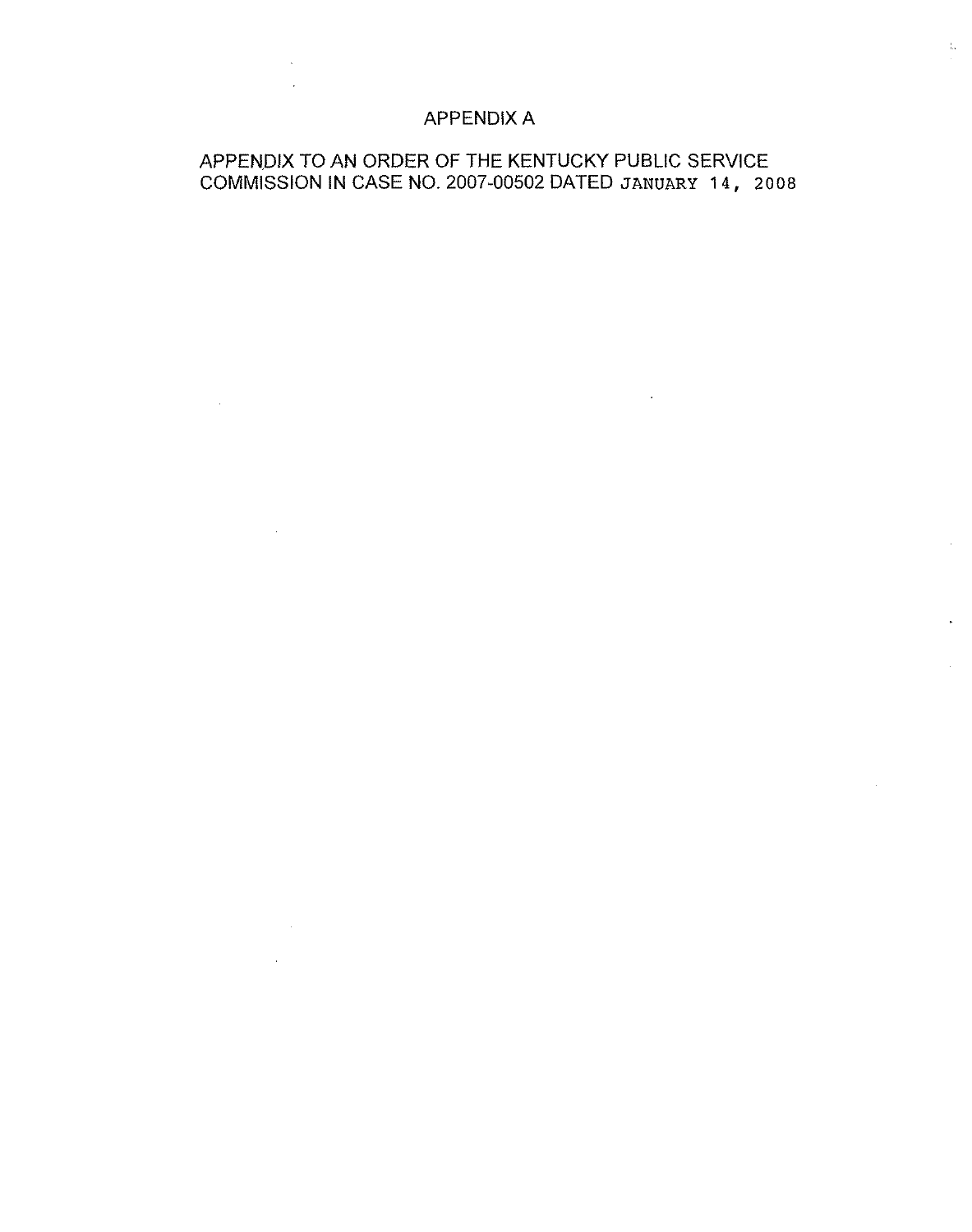Dani DEC 0 4 2007 **PUBLIC SERVICE** COMAN 3Sian COMMONWEALTH OF KENTUCKY BEFORE THE PUBLIC SERVICE COMMISSION **Glenis Blair** In the matter of: 25 N Travis Dr Thelma KY 41260-8630  $Bla$ (Your Full Name) COMPLAINANT VS.  $W$ / Vame of Utility) DEFENDANT COMPLAINT W Bla respectfully shows: The complaint of (Your Full Name) مرحات  $(a)$ (Your Full Name)  $241260$ evis Dr. Thelma (Yöur Address) **Andid** (nal hier) Control <u>etrizind World</u>  $(b)$ (Name of Utility) ger that Ky. 41222  $\frac{\beta_{0}y2656,$   $\rho t.2039}{$  (Address of Utility) - acadable That:  $(c)$ (Describe here, attaching additional sheets if necessary, the specific act, fully and clearly, or facts that are the reason  $\mathcal{U}$ er and hasis for the complaint Continued on Next Page

Í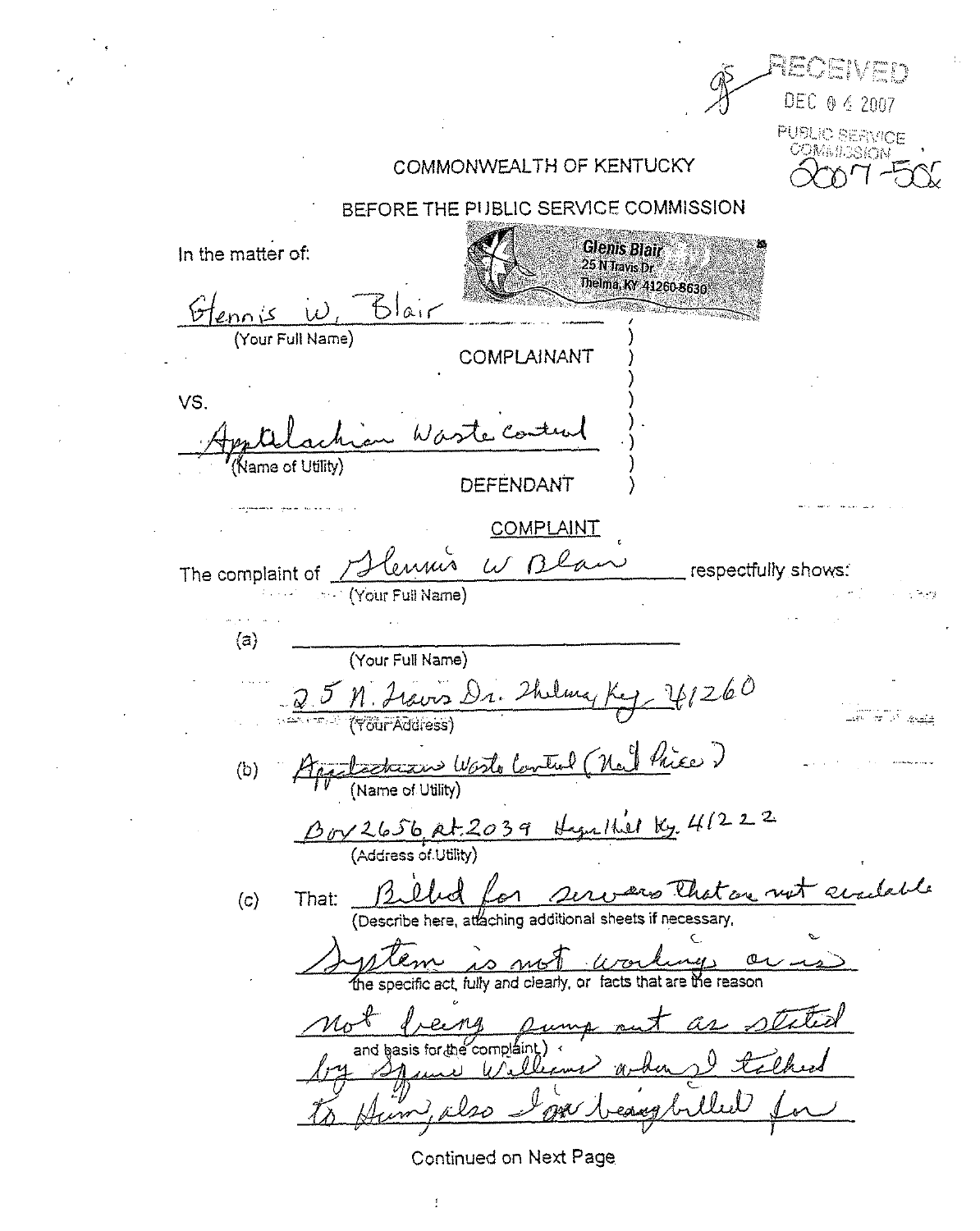# Formal Complaint

 $\frac{1}{2}$ 

VS. Page 2 of 2 wouldes the جبريد Terne Cyen  $\mathcal{Z}$ ts بصو Ó  $l$ , we Mos J. ave  $2$  and  $\alpha$ nus with Wherefore, complainant asks (Specifically state the relief desired.) When we get When we get proper rervier<br>start paying the apportion amount V start paying the appointer ani my water Bill is  $\mathcal{U}$  a  $\mathcal{Y}_n$ S'udf  $\overline{U}$   $\overline{V}$   $\overline{V}$   $\overline{V}$   $\overline{V}$   $\overline{V}$   $\overline{V}$   $\overline{V}$   $\overline{V}$   $\overline{V}$   $\overline{V}$   $\overline{V}$   $\overline{V}$   $\overline{V}$   $\overline{V}$   $\overline{V}$   $\overline{V}$   $\overline{V}$   $\overline{V}$   $\overline{V}$   $\overline{V}$   $\overline{V}$   $\overline{V}$   $\overline{V}$   $\overline{$  $a$  to  $\mathcal{B}, \mathcal{C}$ ,  $\mathcal{C}$ ,  $\mathcal{S}, \mathcal{Z}$ fin (Your City) of  $D$ ecember  $3807$ (Month) Bla (Your Signature)

(Name and address of attorney, if any)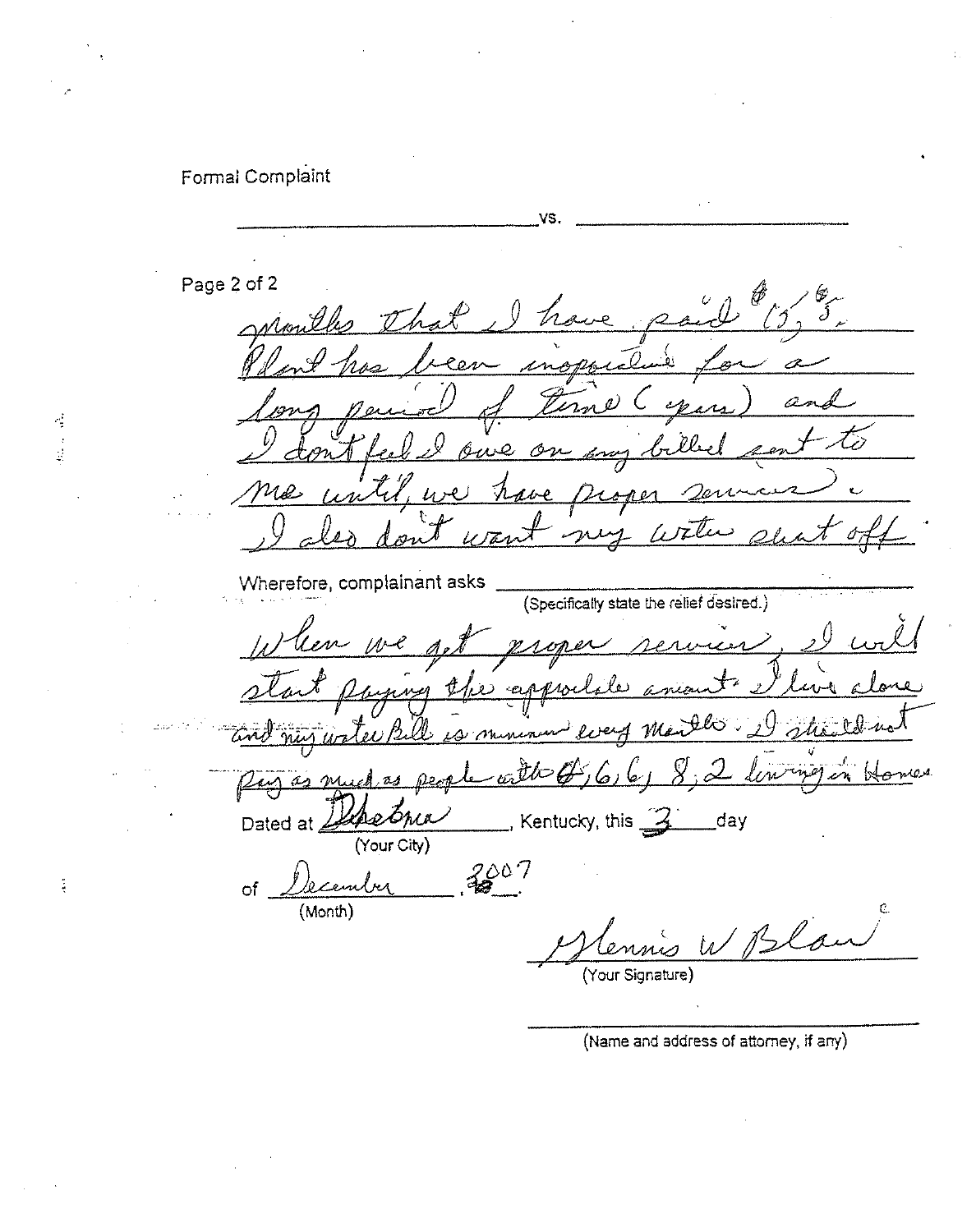# 807 KAR 5:001. Rules of procedure.

#### Section 12. Formal Complaints.

(1) Contents of complaint. Each complaint shall be headed "Before the Public Service Commission," shall set out the names of the complainant and the name of the defendant, and shall state:

{a)The full name and post office address of the complainant.

(b}The fufi name and post office address of the defendant.

{c)Fully, clearly, and with reasonable certainty, the act or thing done or omitted to be done, of which complaint is made, with a reference, where practicable, to the law, order, or section, and subsections, of which a violation is claimed, and such other matters, or facts, if any, as may be necessary to acquaint the commission fully with the details of the alleged violation. The complainant shall set forth definitely the exact relief which is desired (see Section 15(1) of this administrative regulation).

(2) Signature. The complaint shall be signed by the complainant or his attorney, if any, and if signed by such attorney, shall show his post office address. Complaints by corporations or associations, or any other organization having the right to file a complaint, must be signed by its attorney and show his post office address. No oral or unsigned complaints will be entertained or acted upon by the commission.

(3) Number of copies required. At the time the complainant files his original complaint, he must also file copies thereof equal in number to ten (10) more than the number of persons or corporations to be served.

(4) Procedure on filing of complaint.

(a) Upon the filing of such complaint, the commission wifi immediately examine the same to ascertain whether it establishes a prima facie case and conforms to this administrative regulation. If the ......commission is of the opinion that the complaint does not establish a prima facie case or does not conform to this administrative regulation, it will notify the complainant or his attorney to that effect, and opportunity may be given to amend the complaint within a specified time. If the complaint is not so 'amended within such time or such extension thereof as the commission, for good cause shown, may grant, it will be dismissed.

(b) If the commission is of the opinion that such complaint, either as originally filed or as amended, does establish a prima facie case and conforms to this administrative regulation, the commission will serve an order upon such corporations or persons complained of under the hand of its secretary and attested by its seal, accompanied by a copy of said complaint, directed to such corporation or person and requiring that the matter complained of be satisfied, or that the complaint be answered in writing within ten (10) days from the date of service of such order, provided that the commission may, in particular cases, require the answer to be filed within a shorter time.

(5) Satisfaction of the complaint. If the defendant desires to satisfy the complaint, he shafi submit to the commission, within the time allowed for satisfaction or answer, a statement of the relief which he is willing to give. Upon the acceptance of this offer by the complainant and the approval of the commission, no further proceedings need be taken.

{6)Answer to complaint. If satisfaction be not made as aforesaid, the corporation or person complained of must tile an answer to the complaint, with certificate of service on other parties endorsed thereon, within the time specified in the order or such extension thereof as the commission, for good cause shown, may grant. The answer must contain a specific denial of such material allegations of the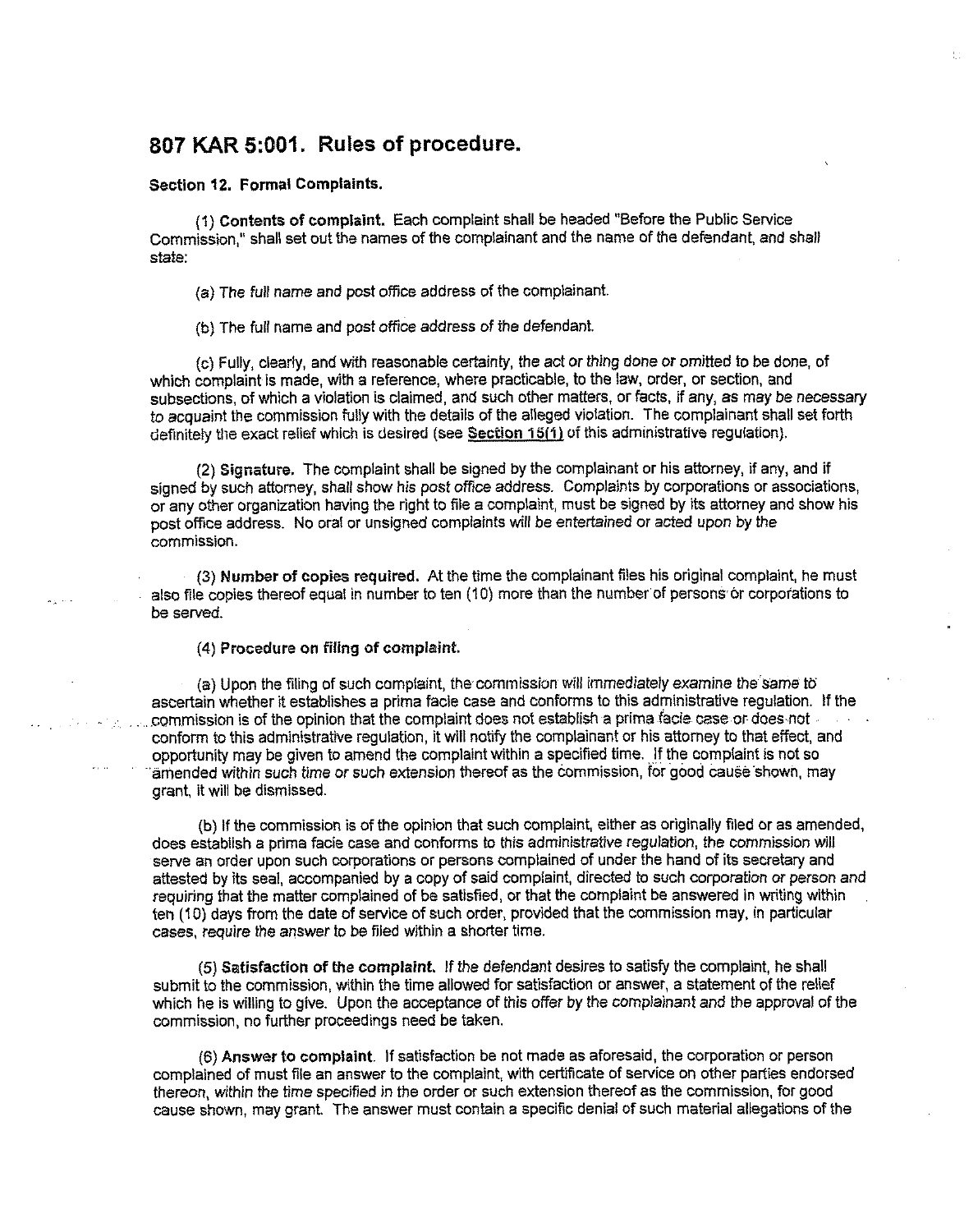complaint as controverted by the defendant and also a statement of any new matter constituting a defense. If the answering party has no information or belief upon the subject sufficient to enable him to answer an allegation of the complaint, he may so state in his answer and place his denial upon that ground (see Section 15(2) of this administrative regulation).

 $\frac{1}{2}$ 

 $\label{eq:1.1} \frac{1}{2} \int_{\mathbb{R}^{3}} \frac{1}{\sqrt{2\pi}} \int_{\mathbb{R}^{3}} \frac{1}{\sqrt{2\pi}} \int_{\mathbb{R}^{3}} \frac{1}{\sqrt{2\pi}} \int_{\mathbb{R}^{3}} \frac{1}{\sqrt{2\pi}} \int_{\mathbb{R}^{3}} \frac{1}{\sqrt{2\pi}} \int_{\mathbb{R}^{3}} \frac{1}{\sqrt{2\pi}} \int_{\mathbb{R}^{3}} \frac{1}{\sqrt{2\pi}} \int_{\mathbb{R}^{3}} \frac{1}{\sqrt{2\pi}} \int_{\mathbb{R}^{3}}$ 

 $\sim$ 

 $\bigcup$ 

الحادي المستعفر

 $\frac{1}{\sqrt{2}}\left(\frac{1}{\sqrt{2}}\right)^{2} \left(\frac{1}{\sqrt{2}}\right)^{2} \left(\frac{1}{\sqrt{2}}\right)^{2} \left(\frac{1}{\sqrt{2}}\right)^{2} \left(\frac{1}{\sqrt{2}}\right)^{2} \left(\frac{1}{\sqrt{2}}\right)^{2} \left(\frac{1}{\sqrt{2}}\right)^{2} \left(\frac{1}{\sqrt{2}}\right)^{2} \left(\frac{1}{\sqrt{2}}\right)^{2} \left(\frac{1}{\sqrt{2}}\right)^{2} \left(\frac{1}{\sqrt{2}}\right)^{2} \left(\frac{1}{\sqrt{2}}$  $\gamma_{\rm{max}}$  $\chi_{\rm{eff}}$  and

 $\mathcal{A}^{\mathcal{A}}$  and  $\mathcal{A}^{\mathcal{A}}$  are the set of the set of  $\mathcal{A}^{\mathcal{A}}$ 

 $\sim 10^7$  $\sim 10^{-1}$  $\mathcal{N} = \mathcal{N} \times \mathcal{N} \times \mathcal{N} \times \mathcal{N} \times \mathcal{N} \times \mathcal{N} \times \mathcal{N} \times \mathcal{N} \times \mathcal{N} \times \mathcal{N} \times \mathcal{N} \times \mathcal{N} \times \mathcal{N} \times \mathcal{N} \times \mathcal{N} \times \mathcal{N} \times \mathcal{N} \times \mathcal{N} \times \mathcal{N} \times \mathcal{N} \times \mathcal{N} \times \mathcal{N} \times \mathcal{N} \times \mathcal{N} \times \mathcal{N} \times \mathcal{N} \times \mathcal{N$ 

 $\mathcal{A} \in \mathcal{A} \times \mathcal{B} \times \mathcal{B} \times \mathcal{B} \times \mathcal{B} \times \mathcal{B} \times \mathcal{B} \times \mathcal{B} \times \mathcal{B} \times \mathcal{B} \times \mathcal{B} \times \mathcal{B} \times \mathcal{B} \times \mathcal{B} \times \mathcal{B} \times \mathcal{B} \times \mathcal{B} \times \mathcal{B} \times \mathcal{B} \times \mathcal{B} \times \mathcal{B} \times \mathcal{B} \times \mathcal{B} \times \mathcal{B} \times \mathcal{B} \times \mathcal{B} \times \mathcal{$ المتعلق الأرادي والمرادين  $\bar{z}$ あるのを(を) ファイン・マーク  $\mathcal{L}^{\mathcal{L}}(\mathcal{L}^{\mathcal{L}})$  and  $\mathcal{L}^{\mathcal{L}}(\mathcal{L}^{\mathcal{L}})$ 

 $\mathcal{L}^{\text{max}}_{\text{max}}$  and  $\mathcal{L}^{\text{max}}_{\text{max}}$  and  $\mathcal{L}^{\text{max}}_{\text{max}}$  and  $\mathcal{L}^{\text{max}}_{\text{max}}$  $\sim 10$  $\Delta \phi$  , and  $\Delta \phi$  , and  $\Delta \phi$  , and  $\Delta \phi$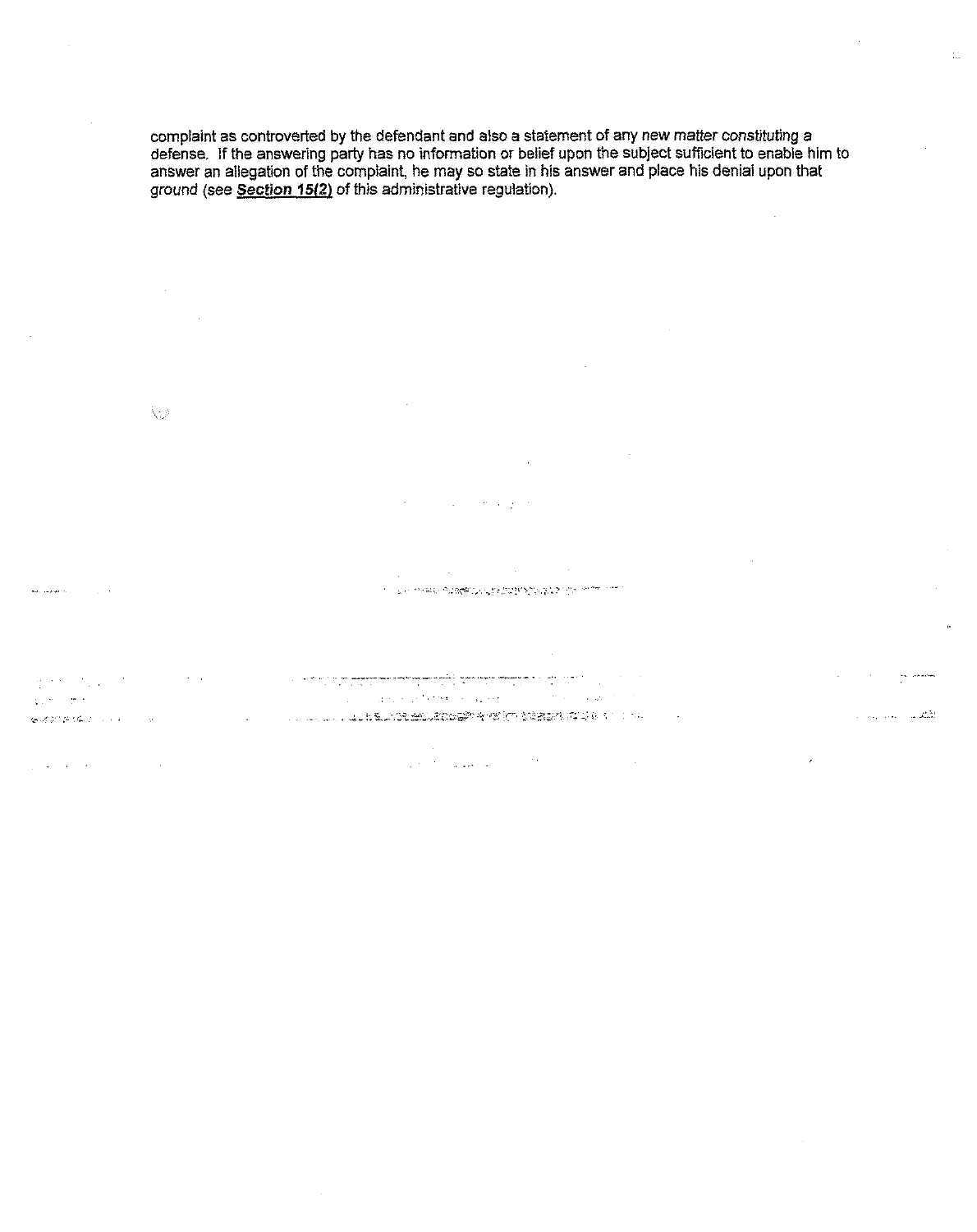# 807 KAR 5:001. Rules of procedure.

Section 15. Forms.

l, (1) In all practice before the commission the following forms shall be followed insofar as practicable:

2400 节 歳子の役りあつ

- (a) Formal complaint.
- (b) Answer.
- (c) Application.
- (d) Notice of adjustment of rates
- (2) Forms of formal complaint.
- (S) Form of answer to formal comolaint.
- (4) <u>Form of application</u>

าน การสลังแดง (กรุงเงิง อ.อ.ส.ว.อ.เว

 $\mathcal{L}^{\text{in}}(\mathcal{L}^{\text{in}}(\mathcal{L}^{\text{in}}(\mathcal{L}^{\text{in}}(\mathcal{L}^{\text{in}}(\mathcal{L}^{\text{in}}(\mathcal{L}^{\text{in}}(\mathcal{L}^{\text{in}}(\mathcal{L}^{\text{in}}(\mathcal{L}^{\text{in}}(\mathcal{L}^{\text{in}}(\mathcal{L}^{\text{in}}(\mathcal{L}^{\text{in}}(\mathcal{L}^{\text{in}}(\mathcal{L}^{\text{in}}(\mathcal{L}^{\text{in}}(\mathcal{L}^{\text{in}}(\mathcal{L}^{\text{in}}(\mathcal{$ 

(S) Form of notice to the commission of adiustment of rates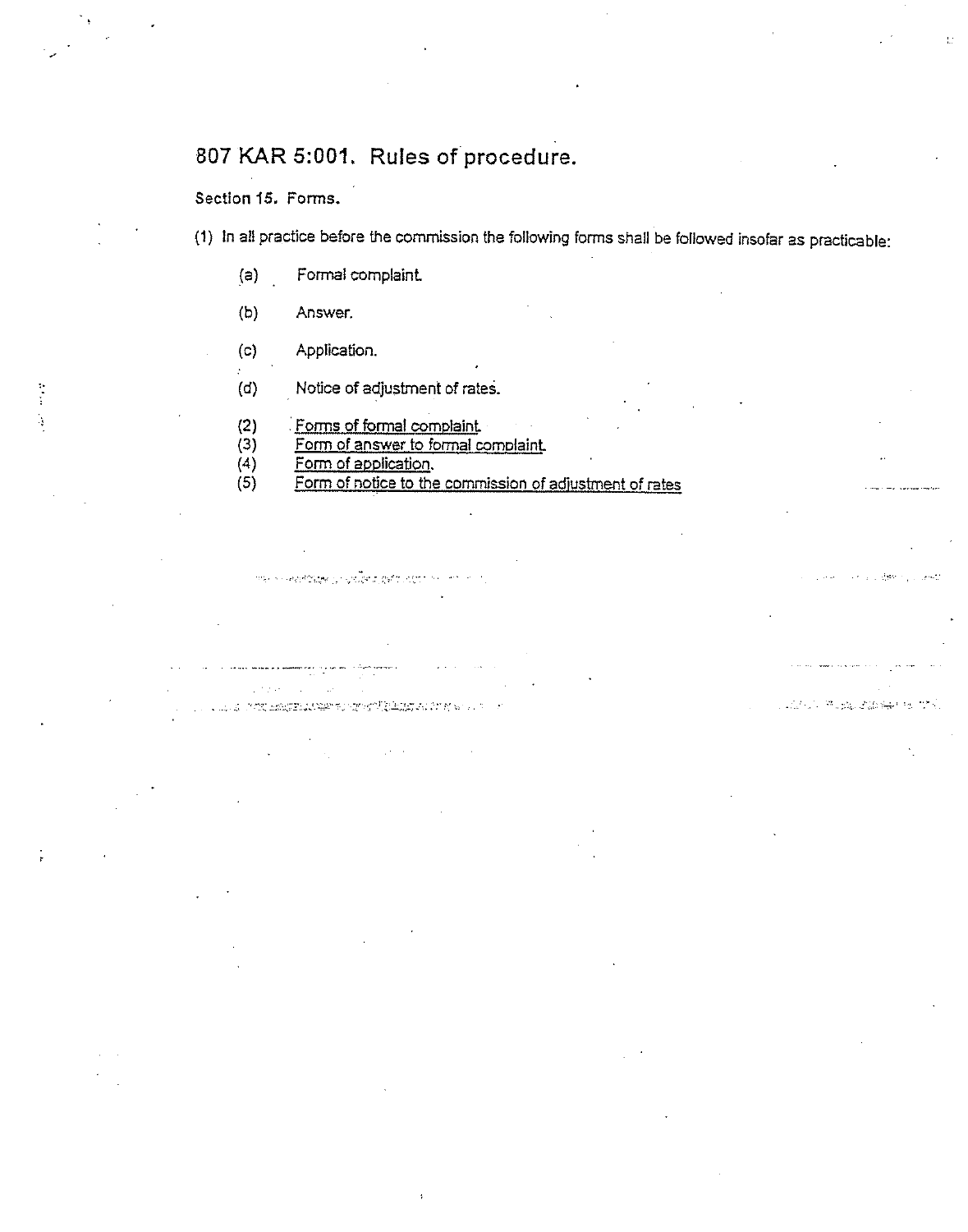| Before the Public Service Commission<br>(Insert name of complainant)<br>Complainant<br>No.<br>(To be inserted by<br>VS.<br>the secretary)<br>(Insert name of each defendant)<br>Defendant<br><b>COMPLAINT</b><br>The complaint of (here insert full name of each complainant) respectfully shows:<br>(a) That (here state name, occupation and post office address of each complainant).<br>(b) That (here insert full name, occupation and post office address of each defendant).<br>necessary to give a full understanding of the situation, and the law, order, or rule, and the section or<br>sections thereof, of which a violation is claimed).<br>WHEREFORE, complainant asks (here state specifically the relief desired),<br>아님께 나올해서 아이가 한<br>Dated at Manuscript Mentucky, this<br>day<br>$\overline{19}$<br>оf<br>$\sim 1000$ km s $^{-1}$<br>(Name of each complainant) and was selected<br>$\mathcal{S}_{\mathcal{A}}(\mathcal{A},\mathcal{C},\mathcal{C},\mathcal{C},\mathcal{C})=\mathcal{S}_{\mathcal{A}}(\mathcal{C},\mathcal{C})=\mathcal{S}_{\mathcal{A}}(\mathcal{C},\mathcal{C},\mathcal{C})=\mathcal{C}_{\mathcal{A}}(\mathcal{C},\mathcal{C},\mathcal{C})$<br>$\label{eq:2.1} \mathcal{L}_{\mathcal{A}}(\mathcal{A}) = \mathcal{L}_{\mathcal{A}}(\mathcal{A}) \mathcal{L}_{\mathcal{A}}(\mathcal{A})$<br>(Name and address of attorney,<br>$\mathcal{F}_{\mathcal{A}(\mathcal{A},\mathcal{A})}$ and<br>if any)<br>$\sim$<br>$\cdot$<br>the control of the state of the control of |  |  |
|------------------------------------------------------------------------------------------------------------------------------------------------------------------------------------------------------------------------------------------------------------------------------------------------------------------------------------------------------------------------------------------------------------------------------------------------------------------------------------------------------------------------------------------------------------------------------------------------------------------------------------------------------------------------------------------------------------------------------------------------------------------------------------------------------------------------------------------------------------------------------------------------------------------------------------------------------------------------------------------------------------------------------------------------------------------------------------------------------------------------------------------------------------------------------------------------------------------------------------------------------------------------------------------------------------------------------------------------------------------------------------------------------------------------------------------------------------------------------------------------------------|--|--|
|                                                                                                                                                                                                                                                                                                                                                                                                                                                                                                                                                                                                                                                                                                                                                                                                                                                                                                                                                                                                                                                                                                                                                                                                                                                                                                                                                                                                                                                                                                            |  |  |
|                                                                                                                                                                                                                                                                                                                                                                                                                                                                                                                                                                                                                                                                                                                                                                                                                                                                                                                                                                                                                                                                                                                                                                                                                                                                                                                                                                                                                                                                                                            |  |  |
|                                                                                                                                                                                                                                                                                                                                                                                                                                                                                                                                                                                                                                                                                                                                                                                                                                                                                                                                                                                                                                                                                                                                                                                                                                                                                                                                                                                                                                                                                                            |  |  |
|                                                                                                                                                                                                                                                                                                                                                                                                                                                                                                                                                                                                                                                                                                                                                                                                                                                                                                                                                                                                                                                                                                                                                                                                                                                                                                                                                                                                                                                                                                            |  |  |
|                                                                                                                                                                                                                                                                                                                                                                                                                                                                                                                                                                                                                                                                                                                                                                                                                                                                                                                                                                                                                                                                                                                                                                                                                                                                                                                                                                                                                                                                                                            |  |  |
|                                                                                                                                                                                                                                                                                                                                                                                                                                                                                                                                                                                                                                                                                                                                                                                                                                                                                                                                                                                                                                                                                                                                                                                                                                                                                                                                                                                                                                                                                                            |  |  |
|                                                                                                                                                                                                                                                                                                                                                                                                                                                                                                                                                                                                                                                                                                                                                                                                                                                                                                                                                                                                                                                                                                                                                                                                                                                                                                                                                                                                                                                                                                            |  |  |
|                                                                                                                                                                                                                                                                                                                                                                                                                                                                                                                                                                                                                                                                                                                                                                                                                                                                                                                                                                                                                                                                                                                                                                                                                                                                                                                                                                                                                                                                                                            |  |  |
|                                                                                                                                                                                                                                                                                                                                                                                                                                                                                                                                                                                                                                                                                                                                                                                                                                                                                                                                                                                                                                                                                                                                                                                                                                                                                                                                                                                                                                                                                                            |  |  |
|                                                                                                                                                                                                                                                                                                                                                                                                                                                                                                                                                                                                                                                                                                                                                                                                                                                                                                                                                                                                                                                                                                                                                                                                                                                                                                                                                                                                                                                                                                            |  |  |
|                                                                                                                                                                                                                                                                                                                                                                                                                                                                                                                                                                                                                                                                                                                                                                                                                                                                                                                                                                                                                                                                                                                                                                                                                                                                                                                                                                                                                                                                                                            |  |  |
|                                                                                                                                                                                                                                                                                                                                                                                                                                                                                                                                                                                                                                                                                                                                                                                                                                                                                                                                                                                                                                                                                                                                                                                                                                                                                                                                                                                                                                                                                                            |  |  |
|                                                                                                                                                                                                                                                                                                                                                                                                                                                                                                                                                                                                                                                                                                                                                                                                                                                                                                                                                                                                                                                                                                                                                                                                                                                                                                                                                                                                                                                                                                            |  |  |
|                                                                                                                                                                                                                                                                                                                                                                                                                                                                                                                                                                                                                                                                                                                                                                                                                                                                                                                                                                                                                                                                                                                                                                                                                                                                                                                                                                                                                                                                                                            |  |  |
|                                                                                                                                                                                                                                                                                                                                                                                                                                                                                                                                                                                                                                                                                                                                                                                                                                                                                                                                                                                                                                                                                                                                                                                                                                                                                                                                                                                                                                                                                                            |  |  |
|                                                                                                                                                                                                                                                                                                                                                                                                                                                                                                                                                                                                                                                                                                                                                                                                                                                                                                                                                                                                                                                                                                                                                                                                                                                                                                                                                                                                                                                                                                            |  |  |
|                                                                                                                                                                                                                                                                                                                                                                                                                                                                                                                                                                                                                                                                                                                                                                                                                                                                                                                                                                                                                                                                                                                                                                                                                                                                                                                                                                                                                                                                                                            |  |  |
|                                                                                                                                                                                                                                                                                                                                                                                                                                                                                                                                                                                                                                                                                                                                                                                                                                                                                                                                                                                                                                                                                                                                                                                                                                                                                                                                                                                                                                                                                                            |  |  |
|                                                                                                                                                                                                                                                                                                                                                                                                                                                                                                                                                                                                                                                                                                                                                                                                                                                                                                                                                                                                                                                                                                                                                                                                                                                                                                                                                                                                                                                                                                            |  |  |
|                                                                                                                                                                                                                                                                                                                                                                                                                                                                                                                                                                                                                                                                                                                                                                                                                                                                                                                                                                                                                                                                                                                                                                                                                                                                                                                                                                                                                                                                                                            |  |  |
|                                                                                                                                                                                                                                                                                                                                                                                                                                                                                                                                                                                                                                                                                                                                                                                                                                                                                                                                                                                                                                                                                                                                                                                                                                                                                                                                                                                                                                                                                                            |  |  |
|                                                                                                                                                                                                                                                                                                                                                                                                                                                                                                                                                                                                                                                                                                                                                                                                                                                                                                                                                                                                                                                                                                                                                                                                                                                                                                                                                                                                                                                                                                            |  |  |
|                                                                                                                                                                                                                                                                                                                                                                                                                                                                                                                                                                                                                                                                                                                                                                                                                                                                                                                                                                                                                                                                                                                                                                                                                                                                                                                                                                                                                                                                                                            |  |  |
|                                                                                                                                                                                                                                                                                                                                                                                                                                                                                                                                                                                                                                                                                                                                                                                                                                                                                                                                                                                                                                                                                                                                                                                                                                                                                                                                                                                                                                                                                                            |  |  |
|                                                                                                                                                                                                                                                                                                                                                                                                                                                                                                                                                                                                                                                                                                                                                                                                                                                                                                                                                                                                                                                                                                                                                                                                                                                                                                                                                                                                                                                                                                            |  |  |
|                                                                                                                                                                                                                                                                                                                                                                                                                                                                                                                                                                                                                                                                                                                                                                                                                                                                                                                                                                                                                                                                                                                                                                                                                                                                                                                                                                                                                                                                                                            |  |  |
|                                                                                                                                                                                                                                                                                                                                                                                                                                                                                                                                                                                                                                                                                                                                                                                                                                                                                                                                                                                                                                                                                                                                                                                                                                                                                                                                                                                                                                                                                                            |  |  |
|                                                                                                                                                                                                                                                                                                                                                                                                                                                                                                                                                                                                                                                                                                                                                                                                                                                                                                                                                                                                                                                                                                                                                                                                                                                                                                                                                                                                                                                                                                            |  |  |
|                                                                                                                                                                                                                                                                                                                                                                                                                                                                                                                                                                                                                                                                                                                                                                                                                                                                                                                                                                                                                                                                                                                                                                                                                                                                                                                                                                                                                                                                                                            |  |  |
|                                                                                                                                                                                                                                                                                                                                                                                                                                                                                                                                                                                                                                                                                                                                                                                                                                                                                                                                                                                                                                                                                                                                                                                                                                                                                                                                                                                                                                                                                                            |  |  |
|                                                                                                                                                                                                                                                                                                                                                                                                                                                                                                                                                                                                                                                                                                                                                                                                                                                                                                                                                                                                                                                                                                                                                                                                                                                                                                                                                                                                                                                                                                            |  |  |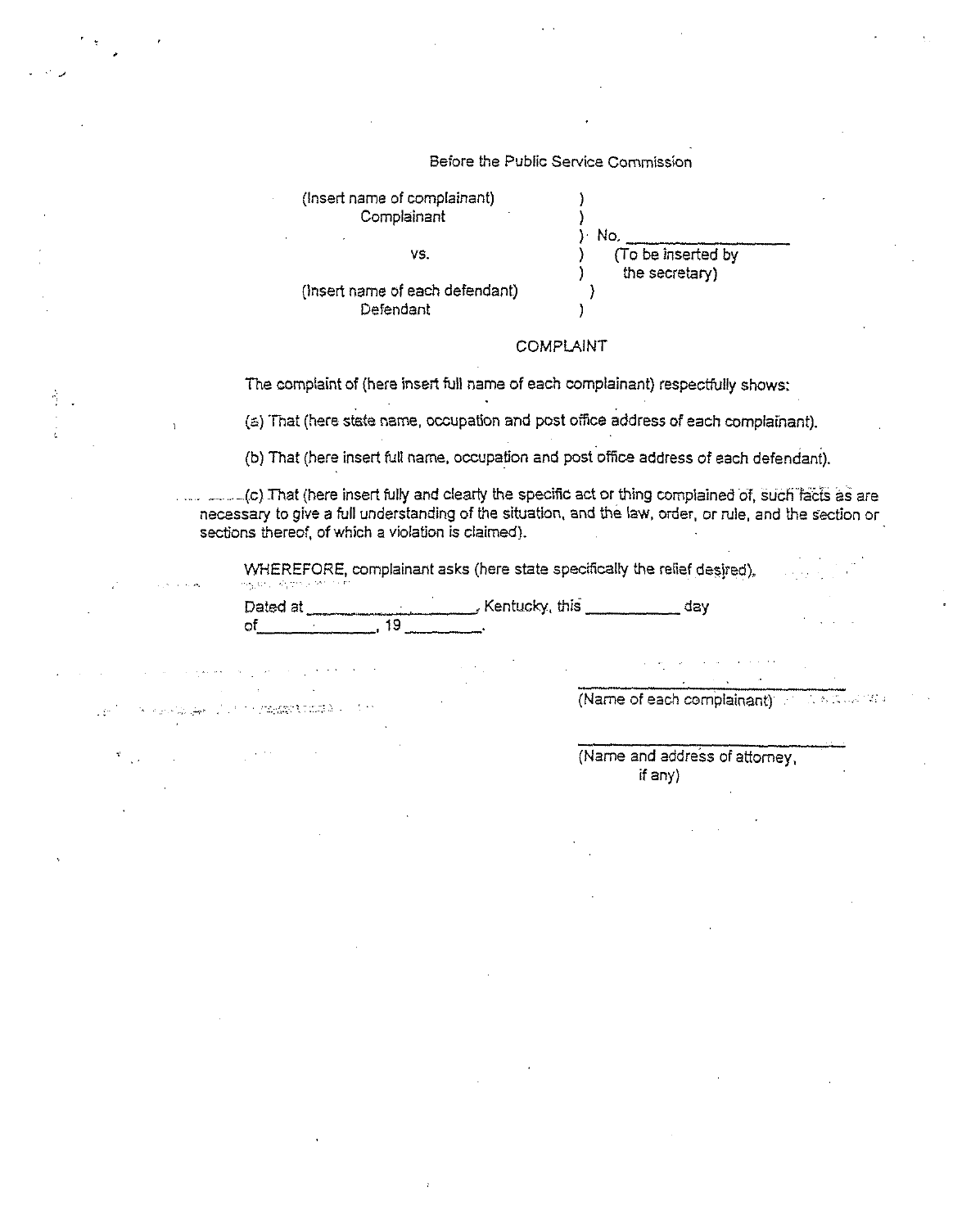15:06 RUN DATE: 09/25/07 ERMINAL: 8

 $\sim$   $\sim$ 

 $\bar{z}$ 

PAINTSVILLE CITY UTILITIES ACCOUNT DAILY TOTALS FOR 01/25/02 THRU 09/25/07

|                                                                                                                                                                                                                                                                                                                                |                                                                                                                                                                                                                                                                                                                                                                                                                    | <b>GLENNIS BLAIR</b><br>25 N. TRAVIS DR.                                                                                           |                                                                                                                                                           |                                                                                                                                                                                                                                                                                       | number of records:<br>Γ£,<br>services:<br>₩                                                                                                                                                                                                                                                                      |  |  |
|--------------------------------------------------------------------------------------------------------------------------------------------------------------------------------------------------------------------------------------------------------------------------------------------------------------------------------|--------------------------------------------------------------------------------------------------------------------------------------------------------------------------------------------------------------------------------------------------------------------------------------------------------------------------------------------------------------------------------------------------------------------|------------------------------------------------------------------------------------------------------------------------------------|-----------------------------------------------------------------------------------------------------------------------------------------------------------|---------------------------------------------------------------------------------------------------------------------------------------------------------------------------------------------------------------------------------------------------------------------------------------|------------------------------------------------------------------------------------------------------------------------------------------------------------------------------------------------------------------------------------------------------------------------------------------------------------------|--|--|
| urrent balance                                                                                                                                                                                                                                                                                                                 |                                                                                                                                                                                                                                                                                                                                                                                                                    | $age-1$<br>$-17.77$                                                                                                                | $agge - 2$<br>$O$ $O$ $O$                                                                                                                                 | age-3<br>$O$ $\sim$ $O^{13}$                                                                                                                                                                                                                                                          | total<br>$-17.77$                                                                                                                                                                                                                                                                                                |  |  |
| ate<br>1725702<br>1725702<br>2/26/02<br>3726702<br>1705702<br>4/25/02<br>5/01/02<br>5/24/02<br>5725702<br>7709702<br>7/24/02<br>8/23/02<br>7/25/02<br>0769702<br>0724702<br>1/26/02<br>2726702<br><i>1722703</i><br>2/04/03<br>2/25/03<br>3/26/03<br>4/25/03<br>5/07/03<br>5/23/03<br>5/24/03<br>7724703<br>3706703<br>3/26/03 | item<br><b>BILLING</b><br><b>BILLING</b><br>BILLING<br>PAYMENTS<br><b>BILLING</b><br><b>ADJUSTMENTS</b><br><b>BILLING</b><br><b>BILLING</b><br>PAYMENTS<br>BILLING<br><b>BILLING</b><br>BILLING<br>FAYMENTS<br>BILLING<br>BILLING<br>BILLING<br><b>BILLING</b><br><b>PAYMENTS</b><br><b>BILLING</b><br><b>BILLING</b><br>BILLING<br>PAYMENTS<br>BILLING<br><b>BILLING</b><br><b>BILLING</b><br>PAYMENTS<br>BILLING | A/R BALANCE AT TIME OF BILLING<br>(D)<br>5625 a month for<br>$\oint_C$<br>server servier even<br>if the plant is<br>Working proper | y of paral<br>7 mg uster<br>Bill over the<br>Nowlant be charged<br>although it isn't<br>Working at all. The<br>ices is being not<br>dong as declared to 1 | amount<br>$-14.54$<br>6.70<br>5.50<br>6.90<br>$-6.16$<br>$-190$<br>$-13.54$<br>6.70<br>6.90<br>$-25.00$<br>9.31<br>8.71<br>6.70<br>$-3\cup$ . $\cup$ .<br>6.70<br>6.90<br>6.90<br>7.51<br>$-25.00$<br>6.70<br>6.50<br>6.90<br>$-20.00$<br>6.90<br>9.31<br>6.90<br>1 m 2 20.00<br>7.20 | running total<br>$-14.54$<br>$-7.64$<br>$-0.74$<br>6.16<br>0.00<br>6.90<br>$-6.94$<br>$-0.04$<br>6.56<br>$-18.14$<br>$-6.83$<br>$-0.12$<br>6.78<br>$-25.22$<br>$-16.32$<br>$-9.42$<br>$-2.52$<br>4.77<br>$-20.01$<br>$-13.11$<br>$-5.21$<br>0.69<br>$-19.31$<br>$-12.41$<br>$-3.10$<br>3.80<br>$-16.20$<br>-9.00 |  |  |
| 7/25/03<br>0701703<br>0/27/03<br>1/25/03<br>2/02/03<br>2/26/03<br>1/28/04<br>2/24/04<br>3/01/04<br>3/25/04<br>4/2 <sub>0</sub> /04<br>5/26/04<br>5/02/04<br>5/25/04<br>7/27/04<br>3/05/04<br>3/26/04<br>7/24/04<br>7/26/04<br>1/02/04                                                                                          | BILLING<br>PAYMENTS<br><b>BILLING</b><br>BILLING<br>PAYMENTS<br><b>BILLING</b><br><b>BILLING</b><br><b>BILLING</b><br><b>PAYMENTS</b><br>BILLING<br><b>BILLING</b><br><b>BILLING</b><br><b>PAYMENTS</b><br><b>BILLING</b><br><b>BILLING</b><br><b>PAYMENTS</b><br>BILLING<br><b>BILLING</b><br><b>BILLING</b><br><b>PAYMENTS</b>                                                                                   | Williams                                                                                                                           |                                                                                                                                                           | 27.80<br>$-30.00$<br>G. 70<br>$\infty$ . FO<br>$-22.00$<br>6.70<br>6.90<br>6.90'<br>$-21.10$<br>6.90<br>6.90<br>6.90<br>$-21.00$<br>10.30<br>12.03<br>$-30.00$<br>10.30<br>$-10.30$<br>10.30<br>$-25.00$                                                                              | 18.60<br>$-11.40$<br>$-4.50$<br>2.40<br>$-19.60$<br>$-12.70$<br>$-5.80$<br>1.10<br>$-20.00$<br>$-13.10$<br>$-6.20$<br>0.70<br>$-20.30$<br>$-10.00$<br>2.03<br>$-27.97$<br>$-17.57$<br>$-7, 37$<br>2.93<br>$-22.07$                                                                                               |  |  |

 $\sim 10^7$ 

 $\label{eq:2} \mathcal{A} = \mathcal{A} \sum_{i=1}^{n} \sum_{j=1}^{n} \sum_{j=1}^{n} \mathcal{L} \mathcal{L} \mathcal{L} \mathcal{L} \mathcal{L} \mathcal{L} \mathcal{L} \mathcal{L} \mathcal{L} \mathcal{L} \mathcal{L} \mathcal{L} \mathcal{L} \mathcal{L} \mathcal{L} \mathcal{L} \mathcal{L} \mathcal{L} \mathcal{L} \mathcal{L} \mathcal{L} \mathcal{L} \mathcal{L} \mathcal{L} \mathcal{L} \mathcal{L} \mathcal{L} \mathcal{L} \math$ 

 $\mathcal{L}_{\mathcal{A}}$ 

 $\Delta \sim 10^{11}$ 

**FAGE** 

 $\frac{1}{\pi \epsilon}$ 

i.